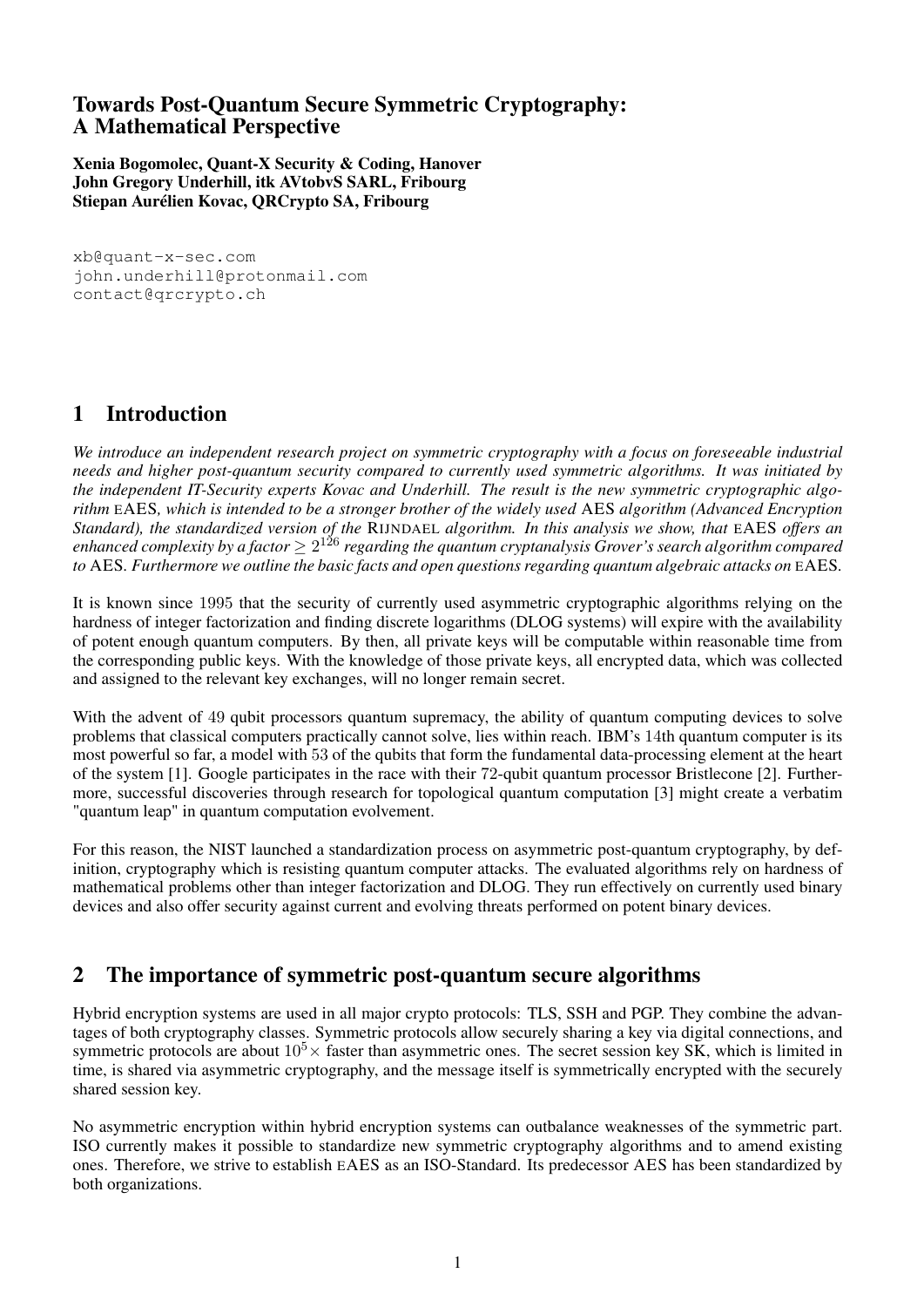

Figure 1: *Hybrid encryption.*

The algorithm EAES is designed by Kovac and Underhill. They published the e-print *Towards post-quantum symmetric cryptography* [\[4\]](#page-10-3) on the motivation for their research as well as the design and implementation of EAES. Underhill had previously started the implementation in his CEX-NET project, within which he created the cryptographic  $C +$  + library CEX [\[5\]](#page-10-4). The library is open source and published under the GPL-license. Bogomolec is responsible for the mathematical analysis of the algorithm. All of us are independent IT-Security experts.

EAES mitigates threats by formerly published attacks on AES from binary devices [\[6,](#page-10-5) [7,](#page-10-6) [8\]](#page-10-7) and additionally offers enhanced security against attacks performed by moderate quantum computers [\[9,](#page-10-8) [10\]](#page-10-9).

# 3 Published attacks on AES

There are various types of attacks on cryptographic algorithms, amongst which side-channel attacks, implementation attacks, brute-force attacks and cryptanalysis attacks on AES are of importance in our context. In some cases, those attack types can be combined to achieve a more efficient decryption of a ciphertext.

Side-channel attacks use unintended side effects of cryptographic operations to glean information about the plaintext and/or secret key being processed. Implementation attacks use weaknesses in implementation of an encryption scheme, e.g. weak key generation. **Brute force attacks** attempt every possible combination for a key. Cryptanalysis attacks rely on alternative algorithms for finding a secret key of an encrypted text. The latter can be applied to stationary data. Therefore it is interesting for data collectors who are patient enough to wait for the availability of potent enough machines to perform such an attack.

# 3.1 Mathematical structure of AES

All RIJNDAEL functions are linear. Only the basic encryption function *SubBytes* (see section Basic RIJNDAEL encryption functions) is often referred as the non-linear part of AES, but in fact it is linear as well. Well chosen linear layers with very strong diffusion properties protect against conventional attacks using statistical properties of a cryptosystem. In the case of the quantum algebraic attack [\[10\]](#page-10-9), this effect is limited.

## 3.2 Attacks performed on binary devices

Various published attacks on AES [\[6,](#page-10-5) [7,](#page-10-6) [8\]](#page-10-7) take advantage of the invertibility of the original RIJNDAEL key schedule besides other properties such as the relatively low number of rounds, implementation weaknesses and the same block size for standardized all key sizes.

## 3.3 Grover's search

AES was generally still considered post-quantum secure for key sizes larger than 192. Even Grover's search algorithm [\[11\]](#page-10-10) is not regarded a threat for AES-256 in the near future. It can be used to extract the key from a small number of AES plaintext-ciphertext pairs (5 for AES-256). Grover's search is a alternative algorithm for an exhaustive key search (brute force attack).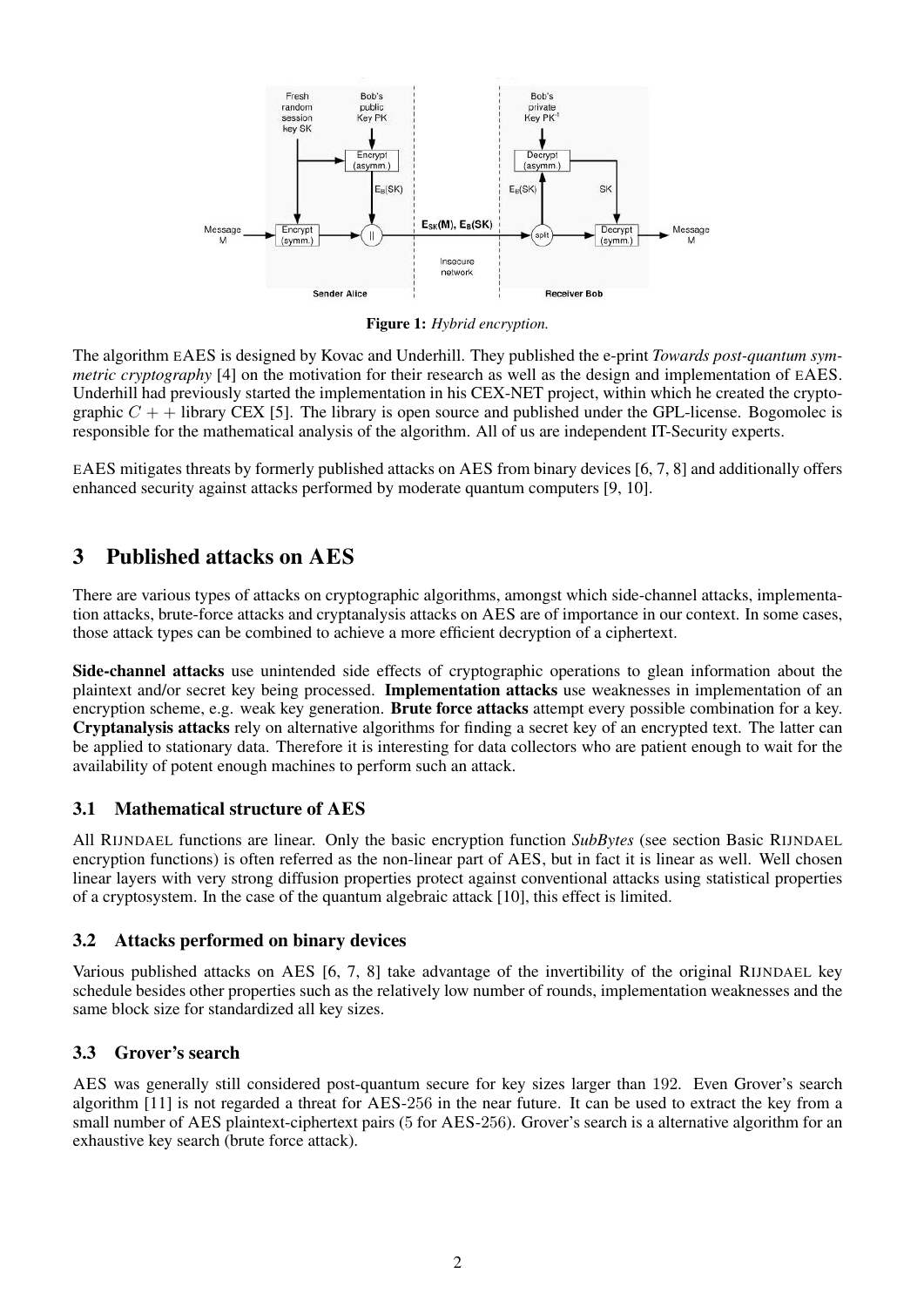### 3.4 Quantum algebraic attack

A harder impact on the security of AES-256 is posed by the quantum algebraic attack on cryptosystems which can be reduced to Boolean equation solving [\[10\]](#page-10-9). this attack reduces security level of AES-256 from 256 to 78.53. The quantum algebraic attack is a classical cryptanalysis attack.

# 3.5 Consequences

Both Grover's search algorithm and the quantum algebraic attack can be applied to collected data without the corresponding key exchanges as soon as potent enough quantum computers are available. Therefore we propose EAES as a symmetric alternative for AES, with higher security against all previously mentioned attacks [\[6,](#page-10-5) [7,](#page-10-6) [8,](#page-10-7) [9,](#page-10-8) [10\]](#page-10-9).

# 4 RIJNDAEL, the base of EAES

Here we only give a high level overview of RIJNDAEL in order to classify our modifications. For a detailed description of its standardized version AES, we refer to the Federal Information Processing Standards Publication 197 [\[12\]](#page-10-11).

# 4.1 Computation grounds

RIJNDAEL is an iterative rounds-based block cipher. It relies on a substitution-permutation network. In AES, the network is operating on a  $4 \times 4$  column-major order array of the 128 bits (block size), called the "state". Each input data block is intially transformed into a "state". The term "state" refers to the digital representation as well as to the fact of the continuous transformation during the encryption. So each array entry consists of 8 bits. Columns of the matrix are also called "words". All operations are performed in the Galois field  $GF(2^8) \cong$  $\mathbb{F}_2[x]/(x^8 + x^4 + x^3 + x + 1).$ 

# 4.2 RIJNDAEL algorithm architecture

RIJNDAEL is a block cipher. That means that the basic encryption functions are iterated a certain number of rounds with dedicated round keys over the state. With  $r =$  number of rounds, the encryption process is:

### (1) Derive round keys

Call *ExpandKey* (key) to derive  $r + 1$  round keys from the secret key. The  $+1$  stands for the fact that *AddRoundKey* is called additionally before each block encryption.

## (2) Encryption

Perform on each block of data represented by the "state":

- a) Initial round:
	- Add the plaintext to the state *AddRoundKey* (state, 1st round key)
- b) For  $(i = 2; i \leq r 1, i++)$ : *SubBytes*(state)

*ShiftRows*(state) *MixColumns*(state) *AddRoundKey* (state, i-th round key)

(4 basic RIJNDAEL encryption functions)

```
c) The final round:
```
*SubBytes*(state) *ShiftRows*(state) *AddRoundKey* (state, last round key)

The decryption process is composed by the inversed chain of the encryption functions. A symmetric encryption algorithm needs to be composed by invertible functions, but this property wouldn't be necessary for the key expansion. In fact, the invertibility of *ExpandKey* opened the door for various side-channel attacks.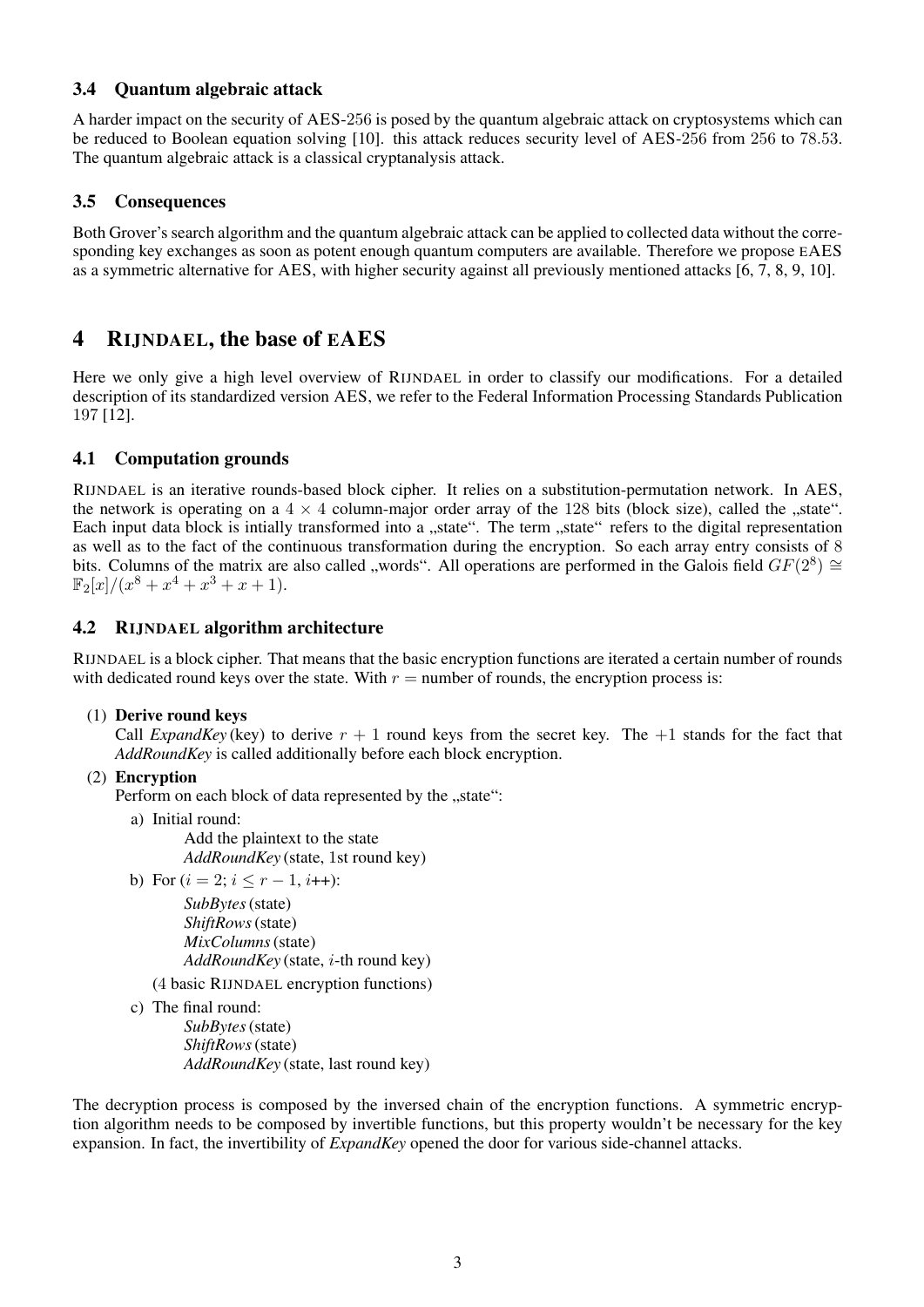### 4.3 Basic RIJNDAEL encryption functions

The 4 basic functions of the RIJNDAEL encryption are:

- 1) *AddRoundKey* addition in  $(\mathbb{F}_2)^{128}$ : Bitwise addition of the state and the correspondent round key.
- 2) *SubBytes* non-linear substitution: Each byte is replaced by another according to the specified substitution table (S-Box). A more resource friendly option is to treat a state byte as an element  $\alpha \in \mathbb{F}_2[x]/(x^8 + x^4 + x^3 + x + 1)$ , where the multiplicative inverse of  $\alpha$  needs to be found.
- 3) *ShiftRows* transposition for diffusion: The second, third and fourth row of the state are shifted to the left, by 1, 2 and 3 steps.
- 4) *MixColumns* mixing for diffusion: Multiplication of each column of the state with the following matrix  $M$ :

|                       | $\lceil 2 \rceil$ |                                                                    |               |                                                  |
|-----------------------|-------------------|--------------------------------------------------------------------|---------------|--------------------------------------------------|
| $=$<br>$\overline{M}$ |                   |                                                                    | $\frac{1}{3}$ |                                                  |
|                       |                   | $\begin{array}{ccc} -2 & 3 \\ 1 & 2 \\ 1 & 1 \\ 3 & 1 \end{array}$ | $\frac{2}{1}$ | $\begin{bmatrix} 1 \\ 1 \\ 3 \\ 2 \end{bmatrix}$ |
|                       | 3                 |                                                                    |               |                                                  |

As a chain of invertible algebraic functions, RIJNDAEL and AES can be represented as a polynomial system [\[13\]](#page-10-12). This polynomial system can re reduced to a Boolean equation system. We will look at this property in the context of the quantum algebraic attack [\[10\]](#page-10-9).

# 5 Modifications for EAES

Our modifications affect the key schedule *ExpandKey* and the number of rounds per version. Furthermore we implemented a version for a 512-bit key, which is no outlier amongst post-quantum secure algorithm key sizes.

## 5.1 RIJNDAEL inheritance

The original RIJNDAEL algorithm includes a block size option of 256 bits, which was not admitted for the AES standard. We decided to keep the 128 bits for EAES inorder to ensure compatibility with existing hardware implementations  $<sup>1</sup>$  $<sup>1</sup>$  $<sup>1</sup>$ . Several mentioned attacks take advantage of the fact that AES-256 runs with the same block</sup> size as AES-128. Those vulnerabilities are at least mitigated in our algorithm by the higher number of rounds. We also kept the 4 basic RIJNDAEL encryption functions and the RIJNDAEL algorithm architecture.

## 5.2 More rounds and a 512-bit key version

We increased the number of rounds taking in account recommendations of renowned cryptographers and cryptanalysts such as Bruce Schneier. The 256-bit key variant EAES-256 runs 22 rounds of the original RIJNDAEL transformation function, which is 8 more rounds than AES-256, and twice the best known attack which breaks 11 rounds [\[7\]](#page-10-6). Based on the same considerations, we fixed the number of 30 rounds for EAES-512 .

## 5.3 Say goodbye to 128- and 192-bit keys

Organizations such as the NIST and the EU quantum flagship [\[14\]](#page-11-0) recommend to use the maximal key lengths of currently used cryptographic algorithms whenever possible. But for operational staff in IT, the options very often simply come down to the question about what choices they have for establishing a confidential communication with a business or cooperation partner. EAES doesn't offer the 128- and 192-bit key options anymore.

# 5.4 Replacing *ExpandKey*

The invertibility of the original RIJNDAEL key schedule *ExpandKey* opened the door for various published attack schemes. Furthermore the output of the original RIJNDAEL key schedule does not offer cryptographic quality. In

<span id="page-3-0"></span><sup>&</sup>lt;sup>1</sup>We have also implemented an authenticated stream cipher (RCS) using the 256-bit block transform along with a cryptographically strong key-schedule, and an increase in transformation rounds that parallels eAES.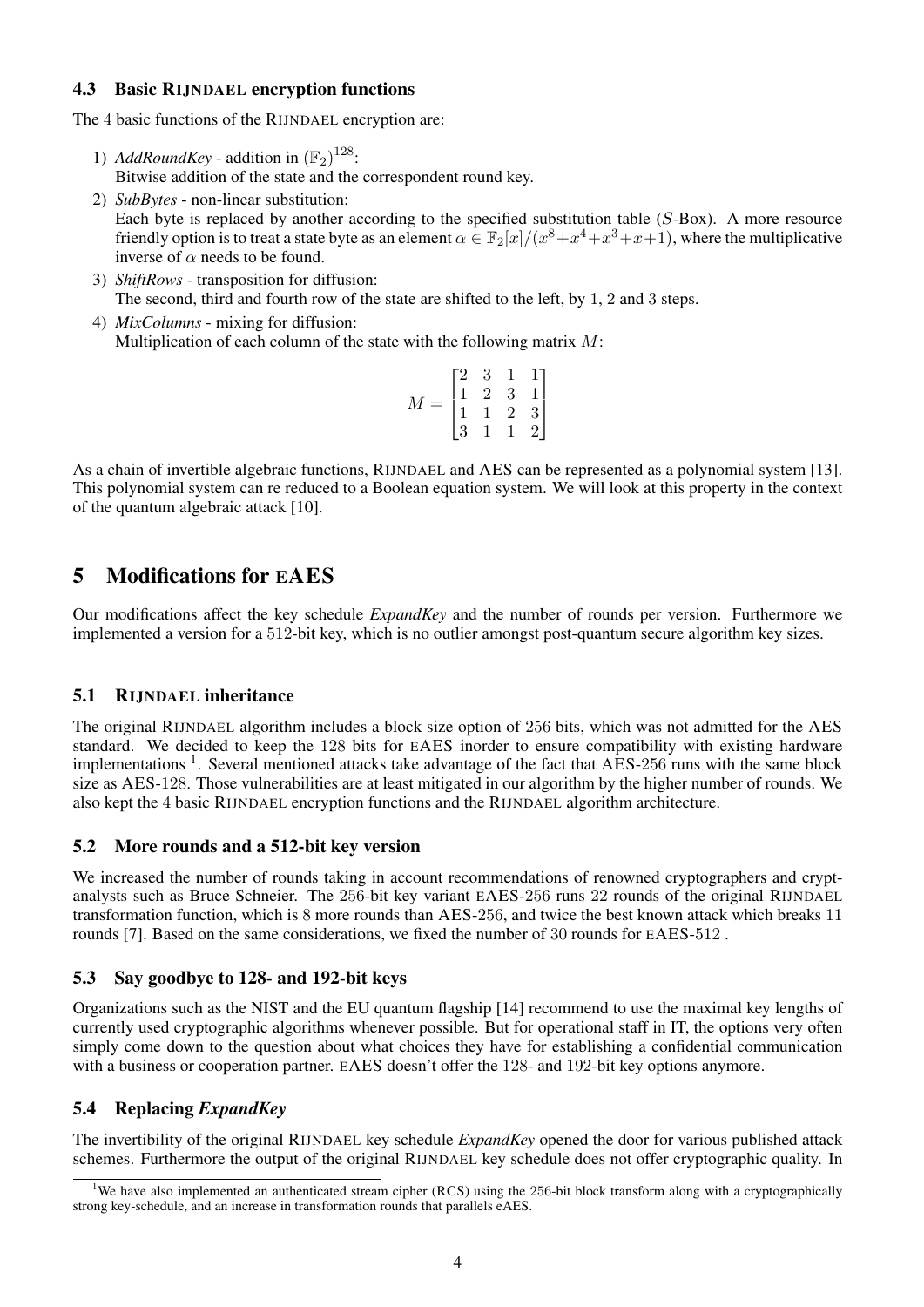the simple cases, round keys could be extracted within encryption or decryption processes, and the original key computed by applying the inverted key schedule function. For cryptanalysis attacks, this is just another convenient property for finding a replacement of the chain of RIJNDAEL functions.

Therefore we replace *ExpandKey* by cryptographically secure Pseudo Random Number Generators (PRNGs) with strong diffusion properties in EAES.

### 5.5 Pseudo Random Number Generators

PRNGs are built for deriving keys of a fixed size for further cryptographic operations by using an underlying pseudo random function. In our case those pseudo random functions are hashing algorithms. They are not even injective, but produce a well defined and collision resistant output.



Figure 2: *High level comparison of AES and eAES.*

Furthermore, it is very cost intensive under foreseeable technical developments to perform brute force attacks on the chosen PRNGs. So they are also hardly reversible apart from the non-existant mathematical invertibility.

# 6 Key schedule variants

Our first choice is HKDF, a HMAC-based extract-and-expand key derivation function, with SHA-2 as the underlying hash function. As a second option, we implemented the KECCAK-derived and customizable CSHAKEfunction. KECCAK, the SHA-3 competition finalist, was chosen by the NIST for its algorithmic unrelatedness from SHA-2, while offering flexibility and a comparable speed in computation.

### 6.1 Common features

Both HKDF and CSHAKE produce arrays of bytes which are converted to big-endian ordered 32-bit integers for the round subkeys. Each round key has the same size as the cipher's block size, namely 128 bits. So the output of our key derivation functions needs to be of the size  $(r + 1) \cdot 128$  bit, where r represents the number of rounds. We renounce on the usage of a salt due to the fact that within our algorithm, the input is cryptographically strong already.

## 6.2 HKDF

We consider the HMAC-based HKDF as a sensible intermediary solution for the derivation of the round keys, because it is already widely available. We use HKDF(SHA-256) for EAES-256 and HKDF(SHA-512) for EAES-512 to align with expected security strengths.

SHA-256 and SHA-512 are members of the SHA-2 function family. They use the Merkle-Damgard construction, a method of building collision-resistant cryptographic hash functions from collision-resistant one-way compression functions. The compression function for SHA-2 uses the Davies–Meyer structure from a (classified) specialized block cipher.

HKDF generates cryptographically strong output of any desired length by repeatedly generating hash-blocks, concatenating them, and finally truncating the result to the desired length. Each call to HMAC involves two calls to the SHA-2 hash function to generate a pseudo-random 256-bit or 512-bit output block.

So if the number of rounds is r and the SHA-2 output length is n, SHA-2 has to be called  $\lceil \frac{(r+1)\cdot 128}{n} \rceil$  $\frac{1}{n}$  times. This results in 12 times with SHA-256 for EAES-256 and 8 times with SHA-512 for EAES-512.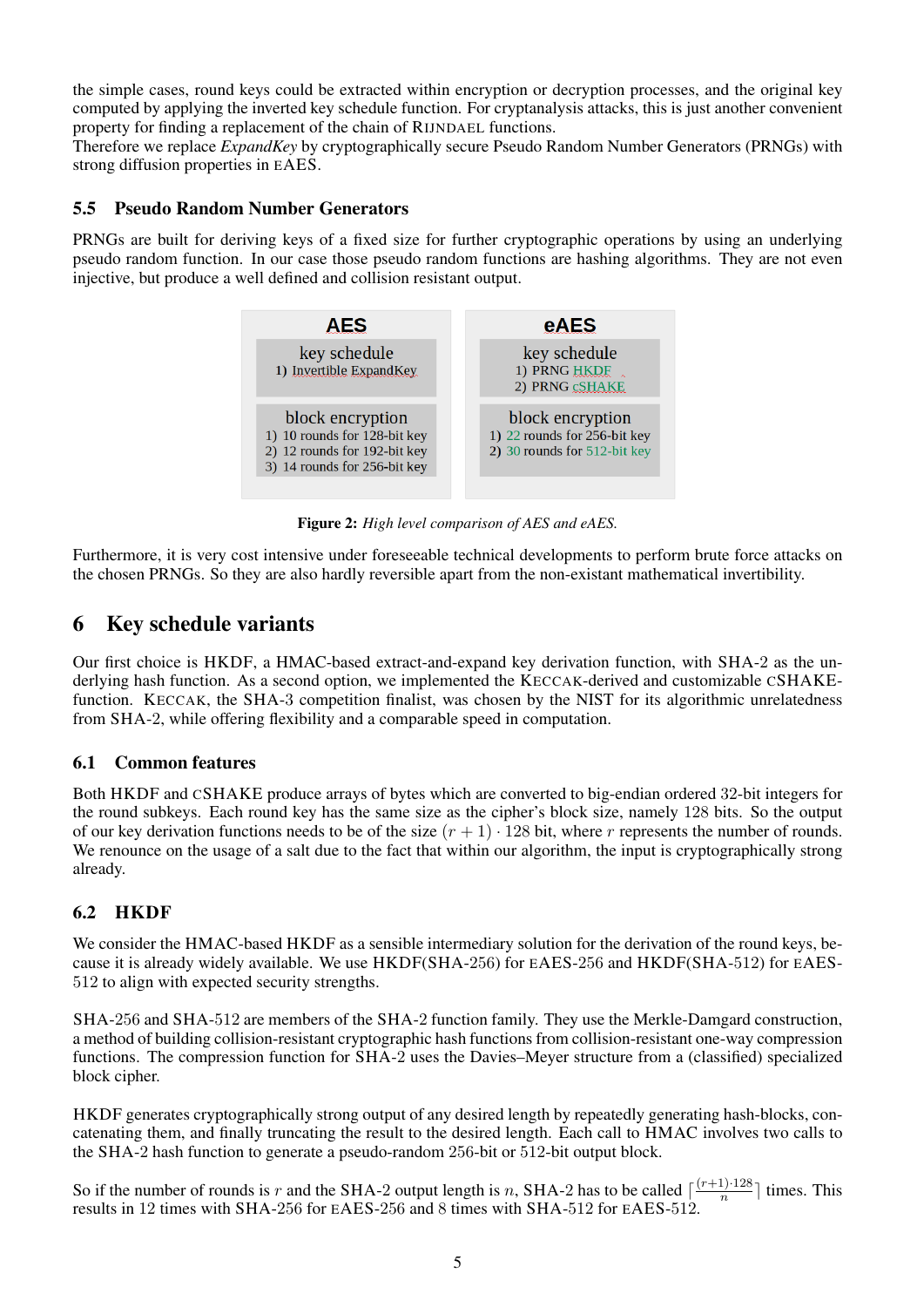

Figure 3: *Rijndael HKDF eXtension.*

# 6.3 CSHAKE

We implemented the SHA-3-derived SHAKE-function as a second option for the key schedule. The SHA-3 competition finalist KECCAK is a so called *sponge function*. Those are functions with finite internal state, taking an input bit stream of any length and producing an output bit stream of any desired length. CSHAKE is the customizable version of SHAKE. It is originally designed for 128- and 256-bit security strength [\[15\]](#page-11-1). Underhill has additionally created a 512-bit security implementation, which mirrors the internal block-size, squeeze and permutation settings of SHA3-512. CSHAKE-256 is used for EAES-256, and CSHAKE-512 is used for EAES-512.

The initial state of SHAKE is a  $5 \times 5$  array of 64-bit unsigned integers, 1600 zero bits it total. The first call is to initialize the custom state. Then the original EAES-key is absorbed into the previously intialized state, and with each call to the inner permutation function of KECCAK, rates of  $(1600 - 2 \cdot n, n \in \{256, 512\})$  bits are returned. So CSHAKE-256 returns 136, and CSHAKE-512 returns 72 pseudo-random bytes per call.

So if the number of EAES-rounds is r and the number of returned bytes per rate are n, we have  $\lceil \frac{(r+1)\cdot 128}{n\cdot 8} \rceil$  $\frac{-1+1}{n\cdot 8}$  calls to the inner permutation functions of CSHAKE.For EAES-256 we have 3 and for EAES-512 we have 7 calls to the inner permutation function,  $+1$  call for the initial state.



Figure 4: *Rijndael SHAKE eXtension.*

Note that here we are talking about calls to the inner permutation function of KECCAK, while we are talking about calls to SHA-2 itself in the previous section. Fewer calls of the permutation function lead to higher efficiency of CSHAKE compared to the one of HKDF. On the other hand, KECCAK is prone to quantum algebraic attacks [\[10\]](#page-10-9).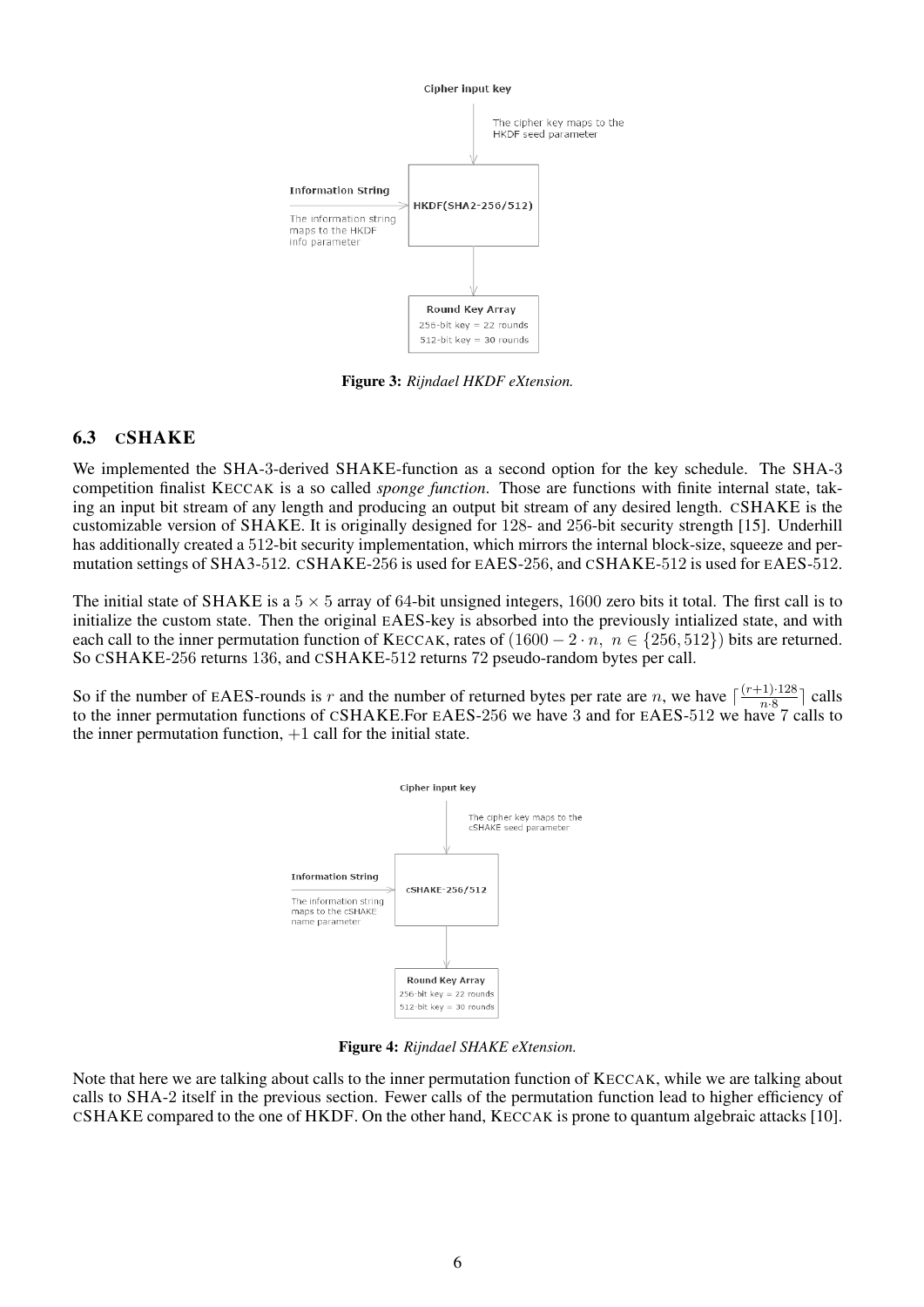# 7 Impact of Grover's Search Algorithm

Grover's algorithm offers a  $\sqrt{k}$  speed-up [\[11\]](#page-10-10) over a classical exhaustive search (brute force attack) on the set of keys of size k. It seems to be one of the most relevant quantum cryptanalytic impact for the study of block ciphers. The authors of [\[9\]](#page-10-8) present quantum circuits to implement the key search for AES and analyze the quantum resources required to carry out such an attack for key sizes of 128, 192 and 256 bits.

The number of required logical qubits is relatively low, 6, 681 for AES-256. On the other hand, the large circuit depth of enrolling the entire Grover iteration poses a challenge to an implementation on an actual physical quantum computer, even if the gates (basic quantum circuit operating on qubits) are not error corrected. The key schedule *ExpandKey* causes much of the circuit cost within each Grover iteration. Replacing it by our chosen PRNGs will even be considerably more cost intensive.

Here we only summarize the basic prerequisites of the involved procedures described in [\[9\]](#page-10-8) for AES-256 and compare them to EAES for  $k \in \{256, 512\}$ .

## 7.1 Algorithm architecture

A quantum circuit implementing a Boolean function  $f$  is the input of the Grover's search algorithm:

$$
f: \{0, 1\}^k \to \{0, 1\}
$$

The basic algorithm finds an element  $x_0$  such that  $f(x_0) = 1$ . This is realized by repeatedly applying the operation G to measure an element  $x_0$  such that  $f(x_0) = 1$  with constant probability.

$$
G=U_f\left((H^{\otimes k}(2|0\rangle\langle 0|-1_{2^k})H^{\otimes k})\otimes 1_2\right)
$$

H denotes the 2  $\times$  2 Hadamard transform and  $U_f$  involves the computation of the cipher functions. To ensure uniqueness of the solution (the found key), a small number of plaintext-ciphertext pairs are needed. This number is 5 for a 256-bit key and 9 for 512-bit key.

### 7.2 Quantum resources and graph theory

Quantum resources are represented by logical qubits, gates and circuit depth. In the model of a Boolean circuit as a directed acyclic graph, the circuit depth is the maximal length of a path from an input gate to the output gate. The sum of required gates represent the complexity of an algorithm.

Reversible circuits are needed for the application of Grover on AES to provide invertibilty of the operations. Therefore the proposed solution in [\[9\]](#page-10-8) relies on a set of fault-tolerant reversible logical gates. It consists of called Toffoli gates, controlled NOT gates and NOT gates. A Toffoli gate is a universal reversible logic gate, i.e. any reversible circuit can be constructed from Toffoli gates.



Figure 5: *Toffoli gate (controlled-controlled-not gate).*

For our key schedule replacements, we will base our comparisons on the results of . Estimating the cost of eneric quantum pre-image attacks on SHA-2 and SHA-3s" [\[16\]](#page-11-2). The authors present an implementation including Grover's algorithm on reversible circuits on on a surface code based fault-tolerant quantum computer.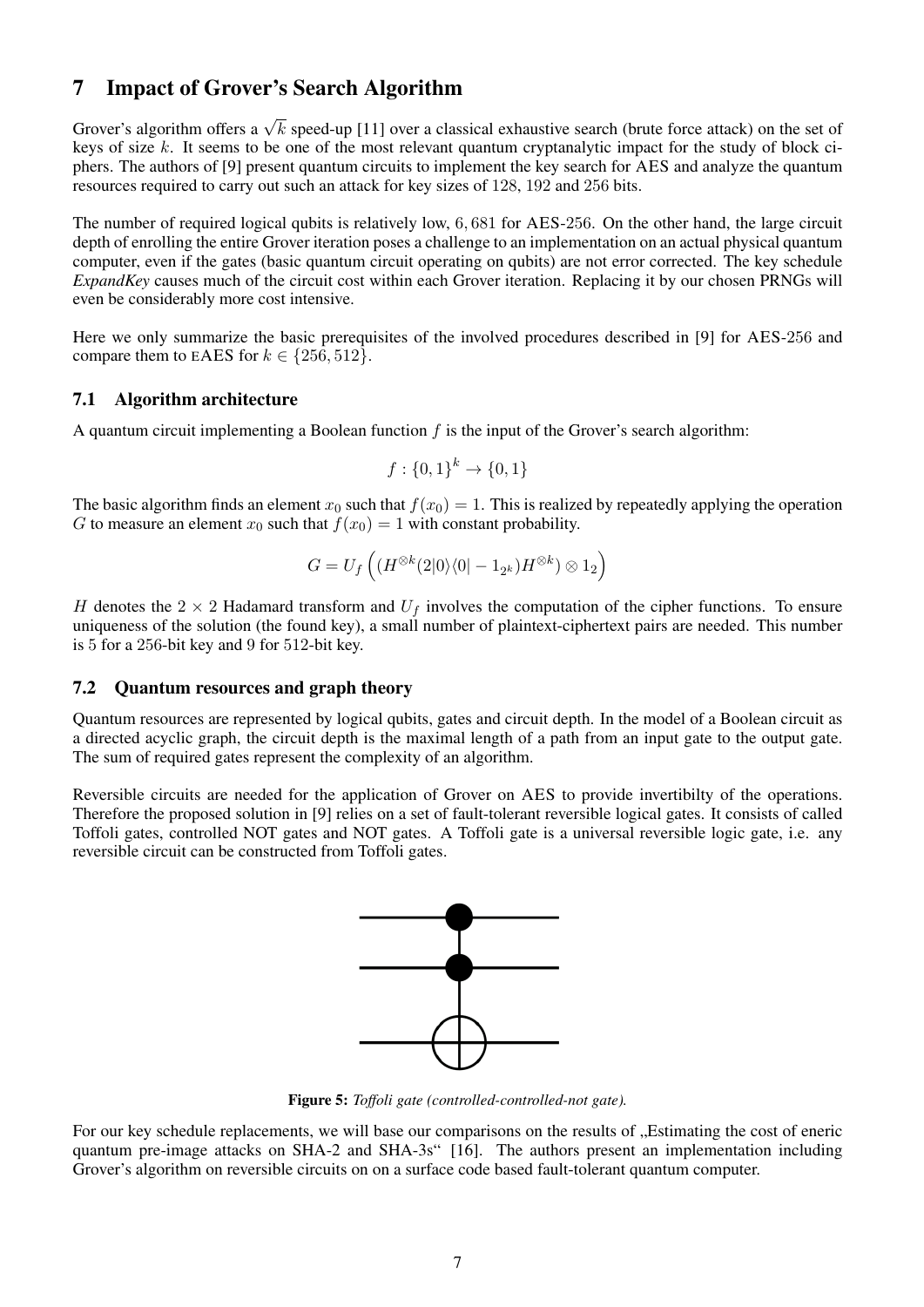#### 7.3 Quantum resources for the search

H represents the Hadamard operation on a single qubit. A single solution to the equality function  $f$  can be found by applying  $H^{\otimes k+1}$  to the initial state, where k is the size of the key. The next step is applying

> $G^{\lceil \frac{\pi}{4} \rceil}$  $\sqrt{2^k}$ <sup>1</sup>,

followed by a measurement of the entire quantum register which will yield a solution  $x_0$  with high probability.

The exact decomposition of the search is outlined in [\[9\]](#page-10-8), section 2. For our comparison we only look at the cost for the operation  $(2|0\rangle\langle0| - 1_{2^k})$ , which is determined by the reduction to the implementation of a k-fold NOT gate, where  $k \in \{256, 512\}$  is the key size. In terms of Toffoli gates we have the formula  $8k - 24$  [\[17\]](#page-11-3) and if we count only T-gates, we have the formula  $32k - 84$  as an upper bound for a k-fold controlled NOT gate [\[18\]](#page-11-4). This results in:

**Table 1:** Cost for the operation  $(2|0\rangle\langle0| - 1_{2^k})$ ):

| key size | Toffoli gates | $\vert$ T-gates |
|----------|---------------|-----------------|
| 256      | 2.024         | 8,108           |
| 512      | 4,072         | 16,300          |

Grover's search will have to be performed on the small number  $n$  of plaintext-ciphertext pairs. The equality function f can be implemented by a multiple controlled NOT gate that has  $128 \cdot n$  controls. With above formulas, the needed number of Toffoli counts and T-counts to compute the equality function  $f$  come down to:

| key size | Toffoli counts | T-counts |
|----------|----------------|----------|
| 256      | 5,096          | 20,396   |
| 512      | 9,192          | 36,780   |

|  |  |  |  | Table 2: ost for the equality function $f$ : |  |  |
|--|--|--|--|----------------------------------------------|--|--|
|--|--|--|--|----------------------------------------------|--|--|

The search resources only depend on the key sizes and not on the ciphers and their options. In this regard we don't have to include further differing considerations.

### 7.4 Quantum resources for the ciphers

The number of rounds depends on the specific key length  $k$ , while the four basic RIJNDAEL functions are independent of the key length k for both AES and EAES. The realization of all RIJNDAEL functions is analyzed in dedicated sections in [\[9\]](#page-10-8). Here we only present the results and comparisons per function.

| function                        | gates                                       | depth                | $\vert$ qubits |
|---------------------------------|---------------------------------------------|----------------------|----------------|
| SHA-256                         | $1.42 \cdot 2^{146}$   $1.69 \cdot 2^{144}$ |                      | 212.6          |
| SHA3-256   $1.52 \cdot 2^{147}$ |                                             | $1.33 \cdot 2^{137}$ | $20^{\circ}$   |

#### Table 3: Cost for SHA-2 and -3 functions (256 bit):

The values for SHA-256 and SHA3-256 are results from the resource estimates done in [\[16\]](#page-11-2), converted to a representation in powers of 2 instead of 10. For both functions, the total cost comes down to approximately  $2^{166}$  basic operations. The estimation of the resources for the according 512-bit versions will be done in a further step of our research.

For our EAES-options we have to multiply the gate values by the number of calls to the hash and inner permutation functions.

| function    | gates                | depth                | qubits            |
|-------------|----------------------|----------------------|-------------------|
| ExpandKey   | 54,331               | 23,896               | 512               |
| <b>HKDF</b> | $1.07 \cdot 2^{150}$ | $1.26 \cdot 2^{148}$ | $2^{12.6} + 3072$ |
| CSHAKE      | $1.52 \cdot 2^{149}$ | $1.33 \cdot 2^{139}$ | $2^{20} + 1024$   |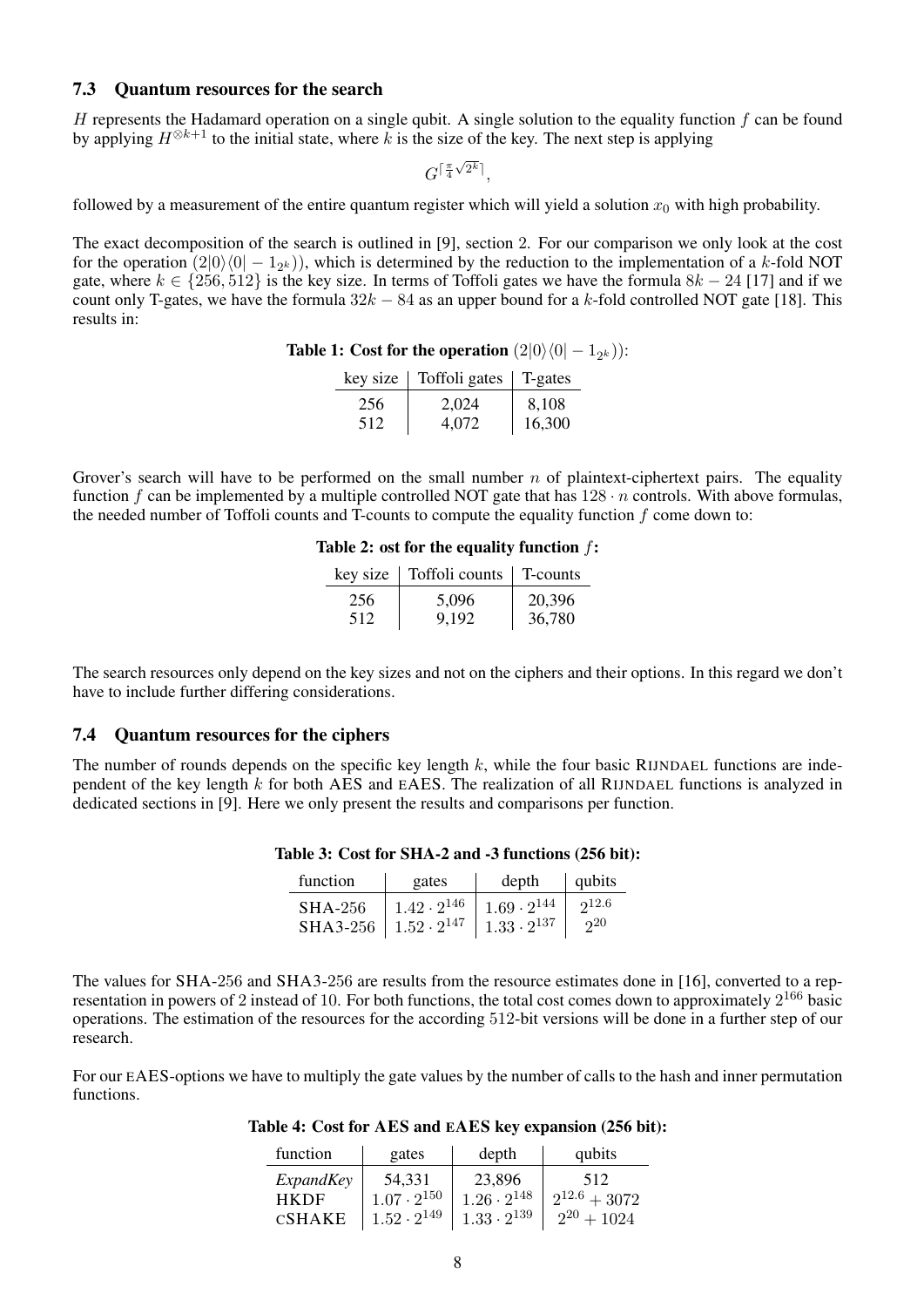The numbers of gates and depths take the number of calls to the according hash and permutation functions into account. Additional qubits are needed to store the output of all calls to the hash functions.

As mention before, we cannot refer to values for 512-bit keys at this time. But we can see that the 256-bit versions already offer considerable advantages over the original RIJNDAEL key schedule *ExpandKey*.

#### Table 5: Cost for holding the state and initial round:

| function            | gates    | depth | qubits |
|---------------------|----------|-------|--------|
| state               |          |       | 128    |
| initial round $v_1$ | 64 NOT   | 0     | 128    |
| initial round $v_2$ | 128 CNOT |       | 256    |

Initial round  $v_1$  represents the realization with flipping bits. These values are the same for all ciphers and options.

| function          | gates    | depth | qubits |
|-------------------|----------|-------|--------|
| <i>SubBytes</i>   | 22,326   |       | 9      |
| <b>ShiftRows</b>  |          | 0     | 0      |
| <b>MixColumns</b> | 277 CNOT | 39    | 0      |
| AddRoundKey       | 128 CNOT |       |        |

#### Table 6: Cost for basic functions

The current round key is available on 128 dedicated wires. *SubBytes* is realized by finding the inverse of the byte in  $GF(2^8)$ , seen as permutation in  $\mathbb{F}_{256}$ . No extra gates are necessary to implement *ShiftRows*, as it corresponds to a permutation of the qubits. The position of the subsequent gates is simply adjusted to the correct input wire.

#### Cost for RIJNDAEL rounds

To compute all rounds of RIJNDAEL, 536 qubits are needed for 10 rounds in the 128 bit key version and 664 qubits are required for any round number  $r > 12$ . In this regard, the higher number of rounds in EAES does not add complexity to the algorithm. But the number of rounds do add complexity to the number of gates and to the depth.

#### Cipher output for 256 bit keys

The number of gates and depth for EAES is derived as follows:

Values from the rounds row in table 4, AES-256 in [\[9\]](#page-10-8) :

 $g_{14}$  = sum of number of gates in [\[9\]](#page-10-8)  $d_{14}$  = sum of depths in [\[9\]](#page-10-8)

Values from the key expansion cost table in this article:

 $g_{hkdf}$  = number of gates for HKDF-256

 $d_{hkdf}$  = depths for HKDF-256

 $q_{hkdf}$  = number of qubits for HKDF-256

 $g_{shake}$  = number of gates for CSHAKE-256

 $d_{shake} =$  depths for CSHAKE-256

 $q_{shake}$  = number of qubits for CSHAKE-256

Then we compute the values for EAES(HKDF) from the formulas:  $gates = g_{hkdf} + \frac{22}{14} \cdot g_{14}$   $\; depth = d_{hkdf} + \frac{22}{14} \cdot d_{14}$ 

The values for EAES(CSHAKE) from the formulas:  $gates = g_{shake} + \frac{22}{14} \cdot g_{14}, \, \, depth = d_{shake} + \frac{22}{14} \cdot d_{14}$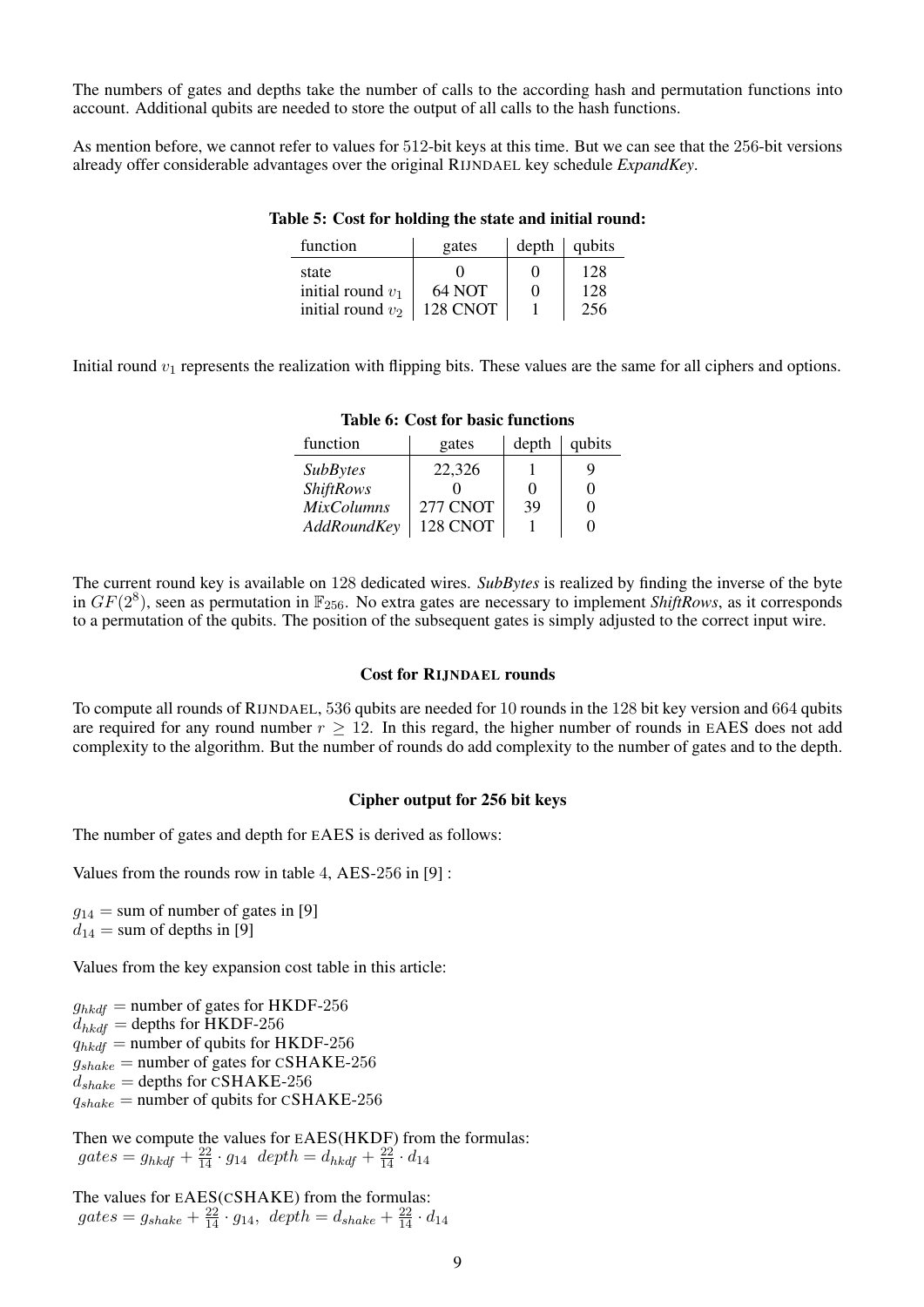And the number of qubits for is the simple addition  $664 + q_{sha}$ ,  $664 + q_{sha}$  respectively.

| cipher                       | qubits                       | gates                                     |  |
|------------------------------|------------------------------|-------------------------------------------|--|
| AES-256<br>$EAES$ ( $HKDF$ ) | 1,336<br>$1.21 \cdot 2^{13}$ | $1.65\cdot2^{21}$<br>$1.07 \cdot 2^{150}$ |  |
| $EAES$ (CSHAKE)              | $1.002 \cdot 2^{20}$         | $1.52 \cdot 2^{149}$                      |  |

Table 7: Cost for each cipher output (256 bit)

Note that the gates and depth values for EAES equal the values in the key expansion cost table. This comes from the fact that the contribution of the gates and and depth from the rounds is in much lower power of 2 than the cost for the key expansions HKDF and CSHAKE. So we see that this replacements are the essential change and contribution to a higher algorithm complexity.

#### Grover algorithm

For the overall T-count for Grover on RIJNDAEL we have an estimate of  $\lfloor \frac{\pi}{4} \rfloor$  $\frac{\pi}{4} 2^{k/2}$   $\cdot$  (6t<sub>k</sub> + f<sub>k</sub>), where k is the key size,  $t_k$  is the number of T-gates and  $f_k$  is the cost for the equality function. For the overall circuit depth we obtain with  $r =$  number of rounds:  $2 \cdot r \cdot$  total T-depth. Here we are ignoring some of the gates which do not contribute significantly to the bottom line. Both formulas are from [\[9\]](#page-10-8), section 3.4.. So by a moderate estimation we get the following complexities for Grover's search on the compared ciphers:

Table 8: Grover's search on ciphers

| cipher          | gates                | depth                | qubits        |
|-----------------|----------------------|----------------------|---------------|
| $AES-256$       | $3.24 \cdot 2^{151}$ | $1.71 \cdot 2^{145}$ | 6,681         |
| $EAES$ (HKDF)   | $> 2^{278}$          | $> 2^{274}$          | $\sim 2^{14}$ |
| $EAES$ (CSHAKE) | $> 2^{277}$          | $> 2^{257}$          | $-2^{21}$     |

Both HKDF and CSHAKE have a considerable impact on the increased cost of Grover's search. The higher number of rounds for EAES-256 and the 512-bit key version additionally contibute to the complexity of the rounds by factors of at least  $\frac{r}{14}$ . The authors of [\[9\]](#page-10-8) recommended in 2015 to move away from AES-128 when expecting the availability of at least a moderate size quantum computer. Our implementation excludes that option and offers an increased complexity of at least  $2^{126}$  compared to AES-256.

# 8 Impact of Quantum Algebraic Attacks

The authors of [\[10\]](#page-10-9) present an algorithm which leads to new considerations of the security of systems which can be reduced to solving Boolean equations. A solution a for the equation  $\mathcal{F} \cdot a = 0$  with a set of polynomials  $\mathcal{F} \subset \mathbb{C}[X]$ is called *Boolean* if each coordinate of a is either 0 or 1.

The resulting quantum algebraic attack algorithm includes quantum-monomial solving of polynomial systems over C by applying a Macauly linear system. Like this they constructed a Boolean equation solving algorithm, with the following properties:

- 1) It decides if there exists a Boolean solution.
- 2) It returns a Boolean solution with a given probability if there are such solutions to the system.
- 3) It returns  $\emptyset$  if no Boolean solution exists.

The runtime complexity of the resulting quantum algebraic attack is considerably lower than the one of Grover's Search, but it depends on two factors: a constant c and a condition number  $\kappa$ . The complexity of  $2^{78.53}c\kappa^2$  for AES-256 is not much higher than the complexity of  $2^{73.30}c\kappa^2$  for AES-128 due to the same block size of 128 bit. Therefore we can assume that the complexity won't be much higher for 512-bit key sizes, and it will also not considerably increased by the higher number of rounds in EAES.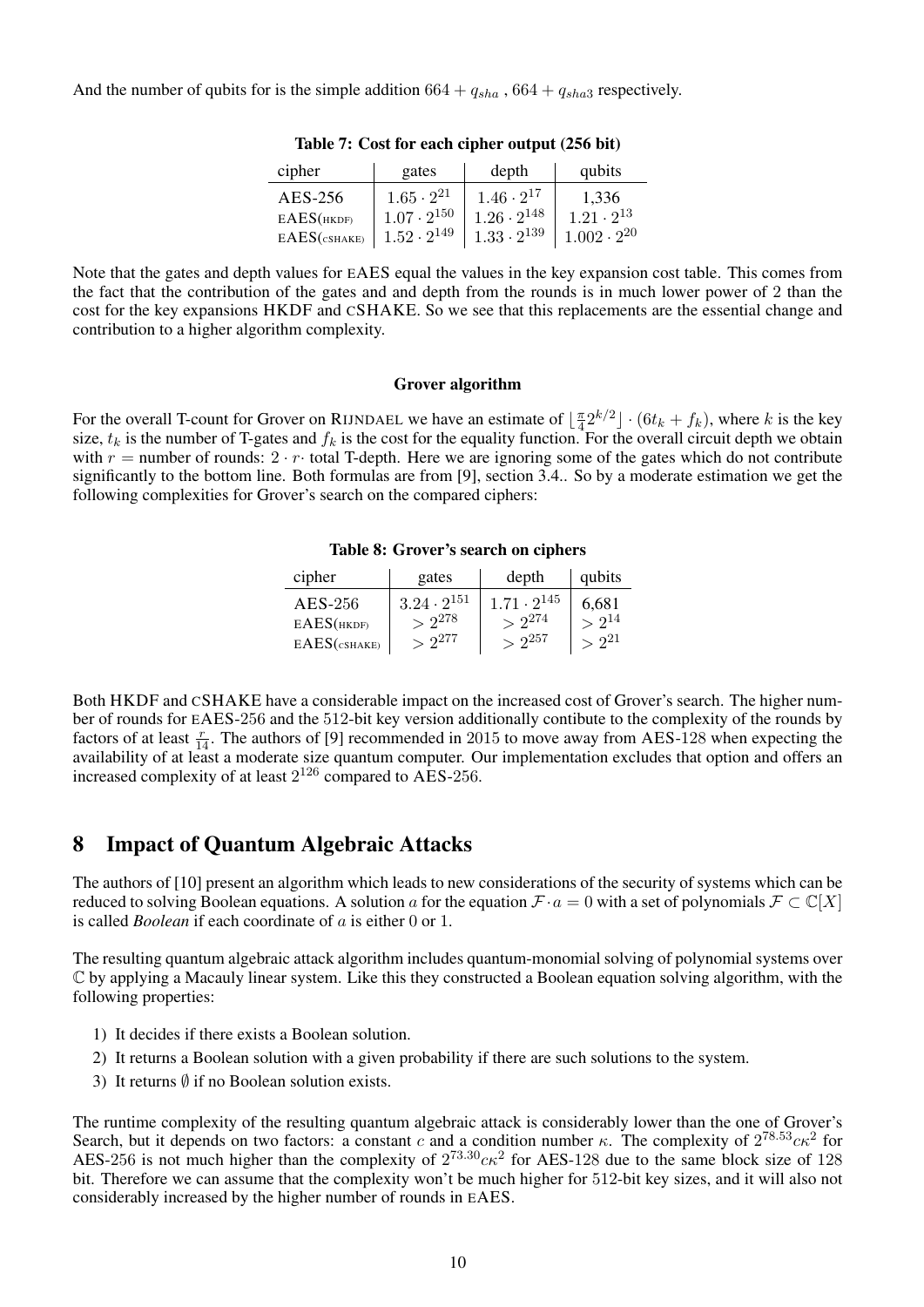The conclusion of [\[10\]](#page-10-9) is, that systems which can be solved by Boolean equation solving, are only secure under quantum algebraic attack, if the condition number  $\kappa$  is large. The construction of such systems is a topic for further research. Besides AES and KECCAK, stream ciphers such as TRIVIUM an the multivariate public key cryptosystem MPKC are affected by the attack.

# 9 Conclusion

Considering the lower exponent of the highest power of 2 in the total algorithm complexity, EAES offers a higher complexity of a factor  $\geq 2^{277-151} = 2^{126}$  regarding Grover's search algorithm compared to AES, even if only the 256-bit version is used. Regarding the quantum algebraic attacks, we can say that there is no attack outlined yet for the version with HKDF. Regarding the version with CSHAKE, the quantum algebraic attack has to be adapted to two phases: KECCAK and then on the rounds functions. The complexity of such a solution remains to be investigated.

We consider EAES a sensible candidate for a first generation post-quantum secure symmetric encryption. It runs effectively on currently used devices and is compatible with existing hardware implementations. We hope to be able to contribute to a smooth transition into the new post-quantum cryptographical era.

# References

- <span id="page-10-0"></span>[1] S. Shankland, MSN News, *https://www.msn.com/en-us/news/technology/ibms-new-53-qubit-quantumcomputer-is-its-biggest-yet/ar-AAHtPaW*, September 2019.
- <span id="page-10-1"></span>[2] J. Kelly, Google AI Blog, https://ai.googleblog.com/2018/03/a-preview-of-bristlecone-googles-new.html, March 2018.
- <span id="page-10-2"></span>[3] S. Ran, C. Eckberg, Q.-P. Ding, Y. Furukawa, T. Metz, S.R. Saha, I-L. Liu, M. Zic, H. Kim, J. Paglione and N.P. Butch, NIST events on paper of above authors, *https://www.nist.gov/newsevents/news/2019/08/newfound-superconductor-material-could-be-silicon-quantum-computers*.
- <span id="page-10-3"></span>[4] S. Kovac and J. Underhill, Towards post-quantum symmetric cryptography, *https://eprint.iacr.org/2019/553*.
- <span id="page-10-4"></span>[5] J. Underhill, The CEX Cryptographic library in C++, *https://github.com/Steppenwolfe65/CEX*.
- <span id="page-10-5"></span>[6] A. Biryukov and D. Khovratovich, Related-key Cryptanalysis of the Full AES-192 and AES-256, *https://eprint.iacr.org/2009/317.pdf*.
- <span id="page-10-6"></span>[7] A. Biryukov, O. Dunkelman, N. Keller, D. Khovratovich and A. Shamir Key Recovery Attacks of Practical Complexityon AES-256 Variants With Up To 10 Rounds *http://www.wisdom.weizmann.ac.il/ orrd/crypt/PracticalAES256.pdf*.
- <span id="page-10-7"></span>[8] S. Lucks, Attacking Seven Rounds of RIJNDAEL under 192-bit an 256-bit Keys, *https://madoc.bib.unimannheim.de/10615/*, 2000.
- <span id="page-10-8"></span>[9] M. Grassl, B. Langenberg, M. Roetteler, R. Steinwandt, Applying Grover's algorithm to AES: quantum resource estimates, *https://arxiv.org/abs/1712.06239*, 2018.
- <span id="page-10-9"></span>[10] Y. -A. Chen, X. -S. Gao, Quantum Algorithms for Boolean Equation Solving and Quantum Algebraic Attack on Cryptosystems, *https://arxiv.org/abs/1712.06239*, 2018.
- <span id="page-10-10"></span>[11] L. K. Grover, A fast quantum mechanical algorithm for database search, *Gary L. Miller, editor, Proceedings of the Twenty-Eighth Annual ACM Symposium on the Theory of Computing (STOC 1996), pages 212–219* ACM, 1996.
- <span id="page-10-11"></span>[12] Federal Information Processing Standards Publication 197, NIST, Announcing the ADVANCED EN-CRYPTION STANDARD (AES), *https://csrc.nist.gov/csrc/media/publications/fips/197/final/documents/fips-197.pdf*, 2000.
- <span id="page-10-12"></span>[13] C. Cid, Information Security Group, University of London, Algebraic Analysis of AES, *https://www.cosic.esat.kuleuven.be/ecrypt/AESday/slides/AES-Day-CarlosCid.pdf*, October 2012.